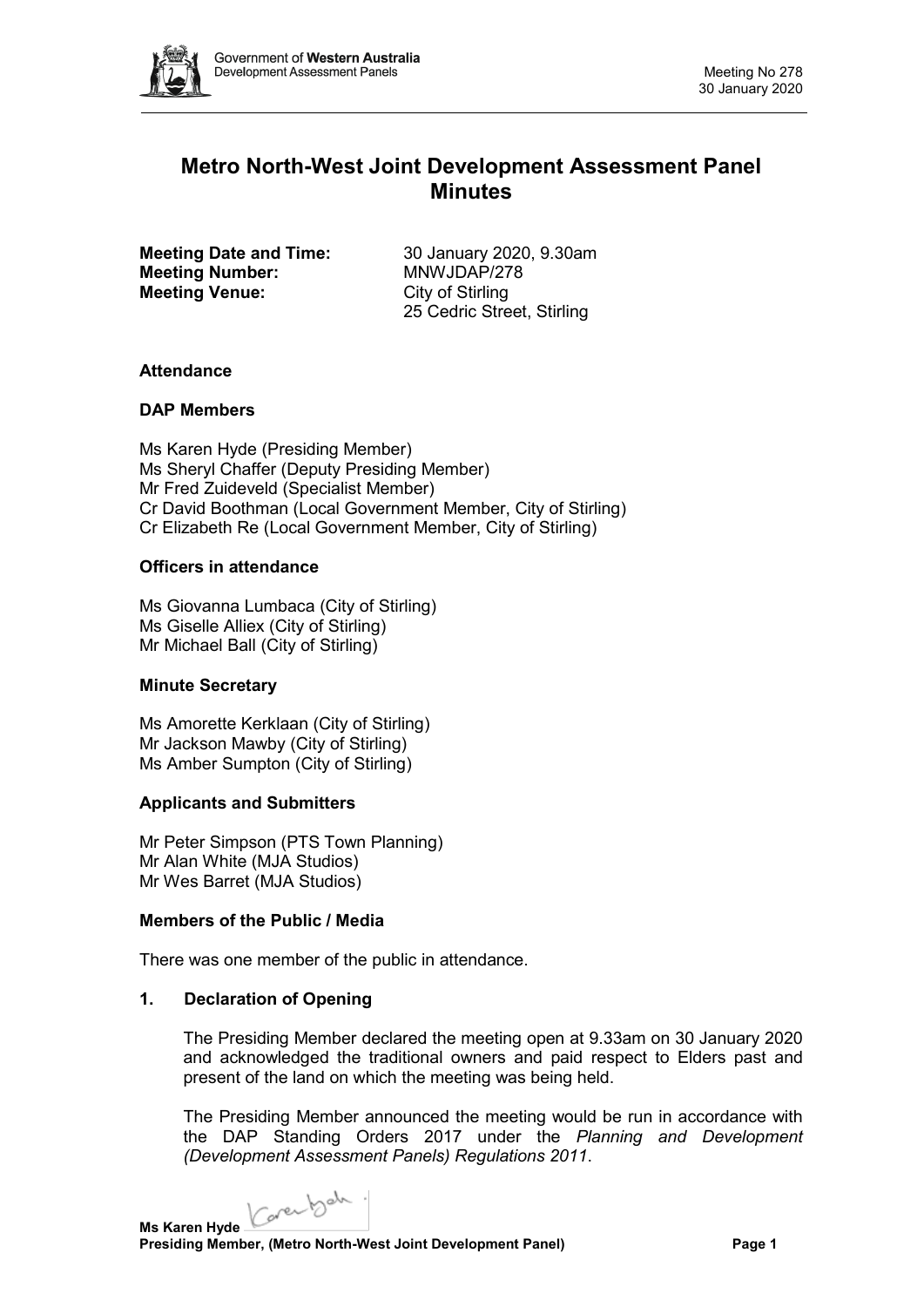

The Presiding Member advised that the meeting is being audio recorded in accordance with Section 5.16 of the DAP Standing Orders 2017 which states *'A person must not use any electronic, visual or audio recording device or instrument to record the proceedings of the DAP meeting unless the Presiding Member has given permission to do so.'* The Presiding Member granted permission for the minute taker to record proceedings for the purpose of the minutes only.

The Presiding Member advised that panel members may refer to technical devices, such as phones and laptops, throughout the meeting to assist them in considering the information before them.

# **2. Apologies**

Nil.

### **3. Members on Leave of Absence**

Nil.

### **4. Noting of Minutes**

DAP members noted that signed minutes of previous meetings are available on the [DAP website.](https://www.dplh.wa.gov.au/about/development-assessment-panels/daps-agendas-and-minutes)

### **5. Declaration of Due Consideration**

All members declared that they had duly considered the documents.

# **6. Disclosure of Interests**

Nil.

# **7. Deputations and Presentations**

- **7.1** Mr Alan White and Mr Wes Barret (MJA Studios) addressed the DAP in support of the application at Item 8.1 and responded to questions from the panel.
- **7.2** Mr Peter Simpson (PTS Town Planning) addressed the DAP in support of the application at Item 8.1 and responded to questions from the panel.
- **7.3** Ms Giselle Alliex and Ms Giovanna Lumbaca from the City of Stirling addressed the DAP in relation to the application at Item 8.1 and responded to questions from the panel.

Carentale. **Ms Karen Hyde**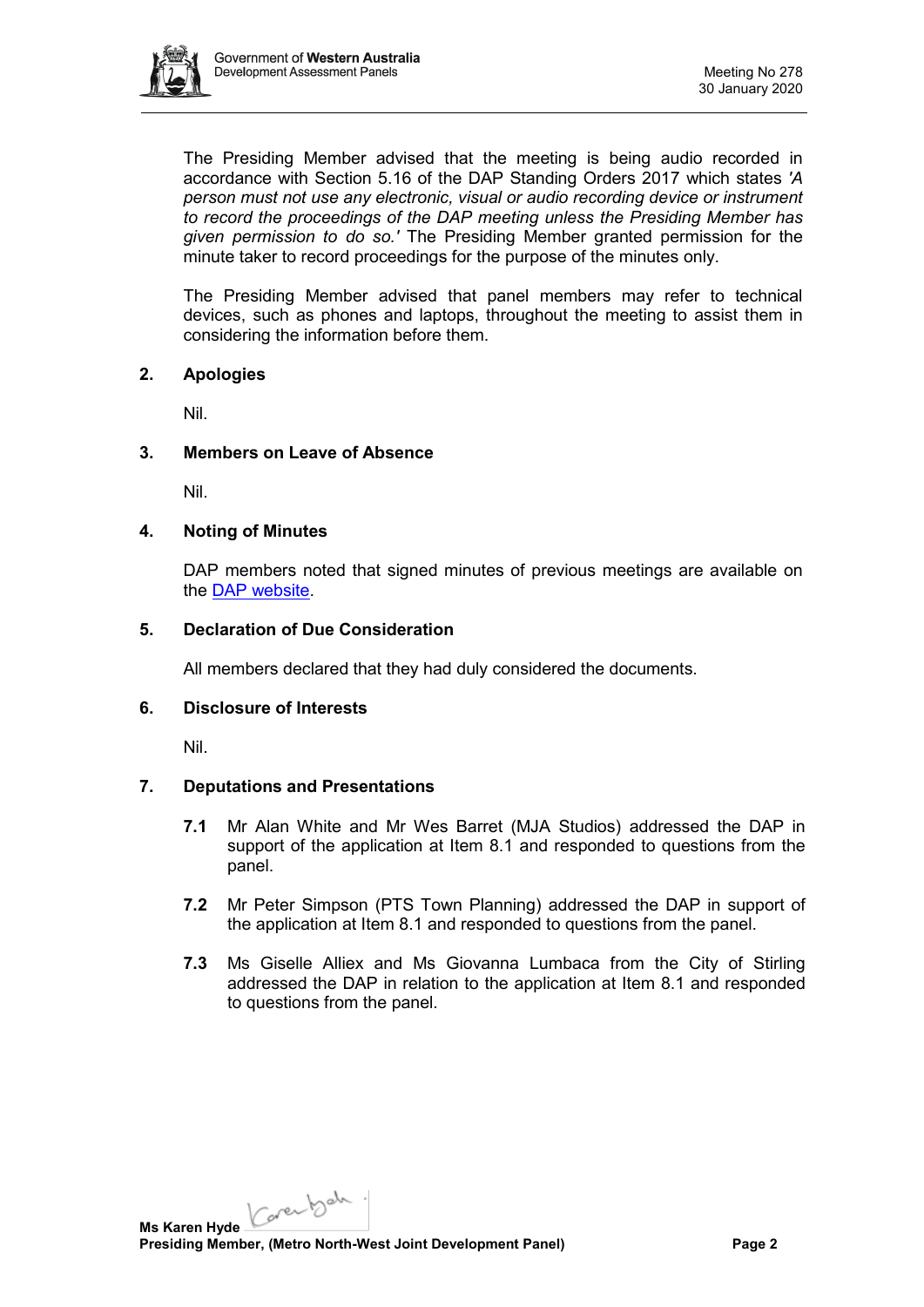

### **8. Form 1 – Responsible Authority Reports – DAP Application**

| 8.1 | <b>Property Location:</b> | Lot 102, House Number 2A Walter Road West,<br>Inglewood |
|-----|---------------------------|---------------------------------------------------------|
|     | Development Description:  | Nursing Home and Office                                 |
|     | Applicant:                | PTS Town Planning Pty Ltd                               |
|     | Owner:                    | <b>Brightwater Care Group Limited</b>                   |
|     | Responsible Authority:    | City of Stirling                                        |
|     | DAP File No:              | DAP/19/01692                                            |
|     |                           |                                                         |

#### **REPORT RECOMMENDATION**

**Moved by:** Cr David Boothman **Seconded by:** Ms Karen Hyde

### **Officer Recommendation:**

That the Metro North-West JDAP resolves to:

**Approve** DAP Application reference DAP/19/1692 and accompanying plans (Attachment 1) for the Nursing Home and Office at Lot 102, House Number 2A Walter Road West, Inglewood in accordance with Clause 68 of Schedule 2 (Deemed Provisions) of the *Planning and Development (Local Planning Schemes) Regulations 2015* and the provisions of the City of Stirling Local Planning Scheme No.3 and pursuant to Clause 24(1) and 26 of the Metropolitan Region Scheme, subject to the following conditions:-

#### **Conditions**

- 1. The development is to comply in all respects with the attached approved plans, as dated, marked and stamped, together with any requirements and annotations detailed thereon by the City of Stirling. The plans approved as part of this application form part of the planning approval issued.
- 2. Prior to occupation of the development, privacy screening to the first floor and second floor balconies orienting to the eastern lot boundary, shall be 1.6m above finished floor level and visually impermeable to the satisfaction of the City of Stirling.
- 3. Amended plans are to be provided prior to the submission of a Building Permit, to the satisfaction of the City, to address the following:
	- a) The ACROD bay adjacent to the Village Square is required to be relocated or modified in order to comply with AS/NZS2890.6:2009 (Off-street Parking for People with Disabilities);
	- b) The crossover is to be modified so that it includes a 1.5m wide pedestrian refuge between the vehicles entering and exiting the site; and
	- c) The crossover is to be delineated in red asphalt in order to highlight this area for pedestrians and vulnerable road users.

Carentale. **Ms Karen Hyde Presiding Member, (Metro North-West Joint Development Panel) Page 3**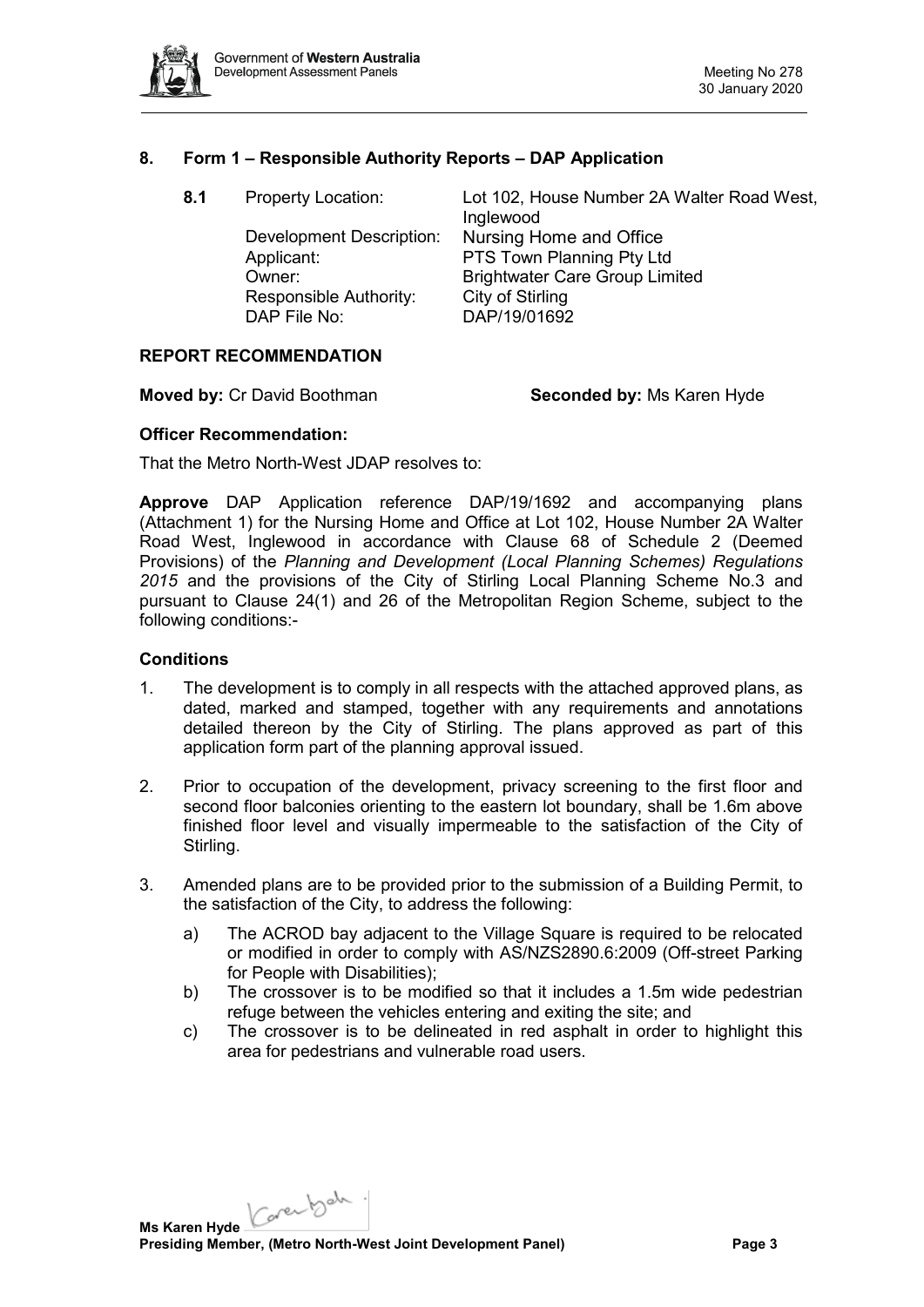

- 4. Prior to the submission of a Building Permit, a revised Landscaping Plan is to be provided to the satisfaction of the City demonstrating:
	- a) A minimum of two shade trees to be planted in the southern row of bays within the north-western carpark (which contains 32 car parking bays); and
	- b) Incorporation of water efficient irrigation systems.
- 5. Prior to the submission of a Building Permit, the applicant is to submit a Tree Protection Plan to the satisfaction of the City of Stirling demonstrating how the existing onsite mature trees and the two street trees being retained will be protected during construction. The Tree Protection Plan shall be in accordance with Australian Standard AS4970-2009 'Protection of Trees on Development Sites'. Measures identified in the Tree Protection Plan shall be implemented to the satisfaction of the City of Stirling.
- 6. Any existing onsite mature tree identified as a part of the Landscape Plan to be retained, that subsequently dies, will need to be replaced with an Advanced tree, to the satisfaction of the City.
- 7. Prior to occupation of the development, the Evergreen Trees (Magnolia 'Teddy Bear') proposed along the eastern boundary of the subject site shall be at least 2.0m in height during planting, to the satisfaction of the City.
- 8. Prior to occupation of the development, all landscaped areas are to be planted, reticulated and mulched in accordance with the City of Stirling's Policy 6.6 – Landscaping, to the satisfaction of the City.
- 9. Prior to the submission of a Building Permit, the applicant is to supply certification confirming the design of all car parking bays, including ACROD bays, and parking areas are compliant with Australian Standards AS/NZS2890.1:2004, AS/NZS2890.2:2002 and AS/NZS2890.6:2009, to the satisfaction of the City.
- 10. Prior to the submission of an Occupancy Permit, the applicant is to supply certification confirming the constructed design of all car parks and vehicle access ways are compliant with Australian Standards AS/NZS2890.1:2004, AS/NZS2890.2:2002, AS/NZS2890.6:2009 and the approved plans, to the satisfaction of the City.
- 11. Prior to occupation of the development, onsite vehicular parking, manoeuvring and circulation areas indicated on the approved ground floor plan being sealed, drained and line marked to the satisfaction of the City.
- 12. Prior to occupation of the development, the turning bays marked on the plans hereby approved are to be appropriately marked and sign posted as "No Parking – Turning Only", to the satisfaction of the City of Stirling.
- 13. Prior to occupation of the development, 30 bicycle parking bays are to be installed to comply with Australian Standards AS/NZ2890.3:2015 within the designated bicycle parking areas marked on the site plan, to the satisfaction of the City.
- 14. Prior to occupation of the development, the end-of-trip facilities shall be installed. The 30 lockers shall be well ventilated and be of a size sufficient to allow the storage of cycle attire and equipment, to the satisfaction of the City.

Carentale.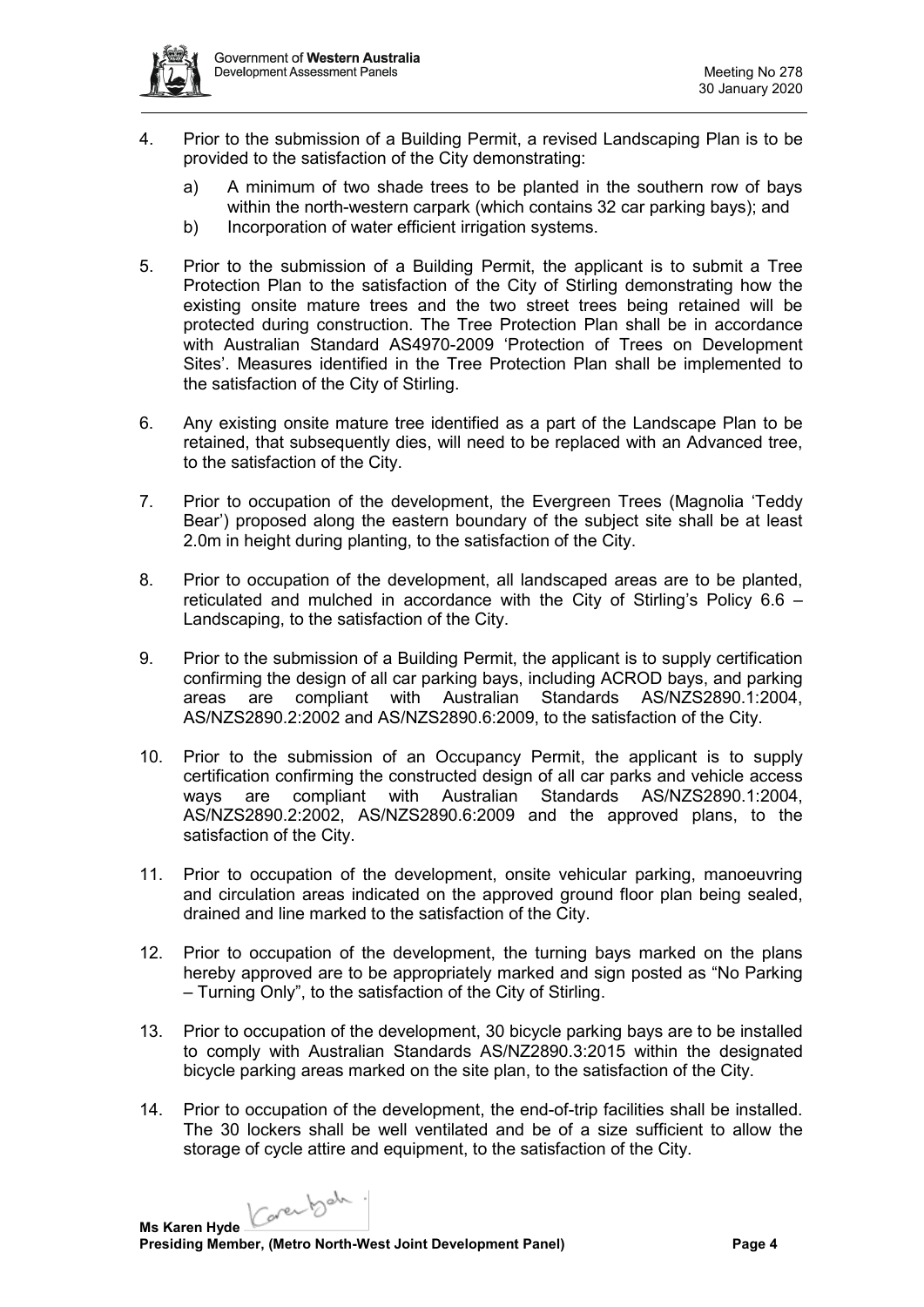

- 15. Prior to occupation of the development, pedestrian pathways shall provide wheelchair accessibility connecting all entries to buildings with the public footpath and car parking areas to the satisfaction of the City.
- 16. Prior to occupation of the development, adequate lighting being provided to communal pathways and parking areas to the satisfaction of the City of Stirling. Outside lighting is to comply with Australian Standards AS 4282-1997 for the control of obstructive effects of outdoor lighting.
- 17. Air conditioning units, ducts and other services shall be screened from view from the street and from the adjacent residential properties.
- 18. All stormwater from all roofed and paved areas shall be collected and contained onsite.
- 19. Prior to occupation of the development, all noise attenuation/mitigation measures identified and recommended in the Acoustic Report prepared by Hewshott International dated 5 November 2019 shall be implemented to the satisfaction of the City of Stirling.
- 20. The applicant shall provide the City with a further Acoustic Assessment Report to the satisfaction of the City of Stirling, 12 months from the date of occupation of the development, demonstrating that the noise attenuation/mitigation measures identified and recommended in the Acoustic Report prepared by Hewshott International dated 5 November 2019 have been implemented.
- 21. Collection and disposal of waste shall be managed in accordance with the Waste Management Plan prepared by Encycle Consulting dated 31 October 2019. The Waste Management Plan is to be complied with for the duration of the occupation of the development.
- 22. No goods or materials being stored, either temporarily or permanently, in the parking or landscape areas or within access driveways. All goods and materials are to be stored within the buildings or storage yards, where provided.
- 23. Prior to the submission of a Building Permit, a Site Management Plan is to be submitted to and approved by the City addressing dust, noise, waste management, storage of materials, traffic and site safety/security. The Site Management Plan is to be complied with for the duration of the construction of the development.
- 24. No earthworks shall encroach onto Macaulay Reserve, located to the south of the subject site.
- 25. The crossover shall be designed and constructed in accordance with the City's Crossover Policy to the satisfaction of the City.
- 26. Prior to occupation of the development, any redundant crossovers shall be removed and the kerbing and road verge reinstated at the owners cost in accordance with the City's Local Planning Policy 6.7 - Parking and Access.

Karenbah. **Ms Karen Hyde Presiding Member, (Metro North-West Joint Development Panel) Page 5**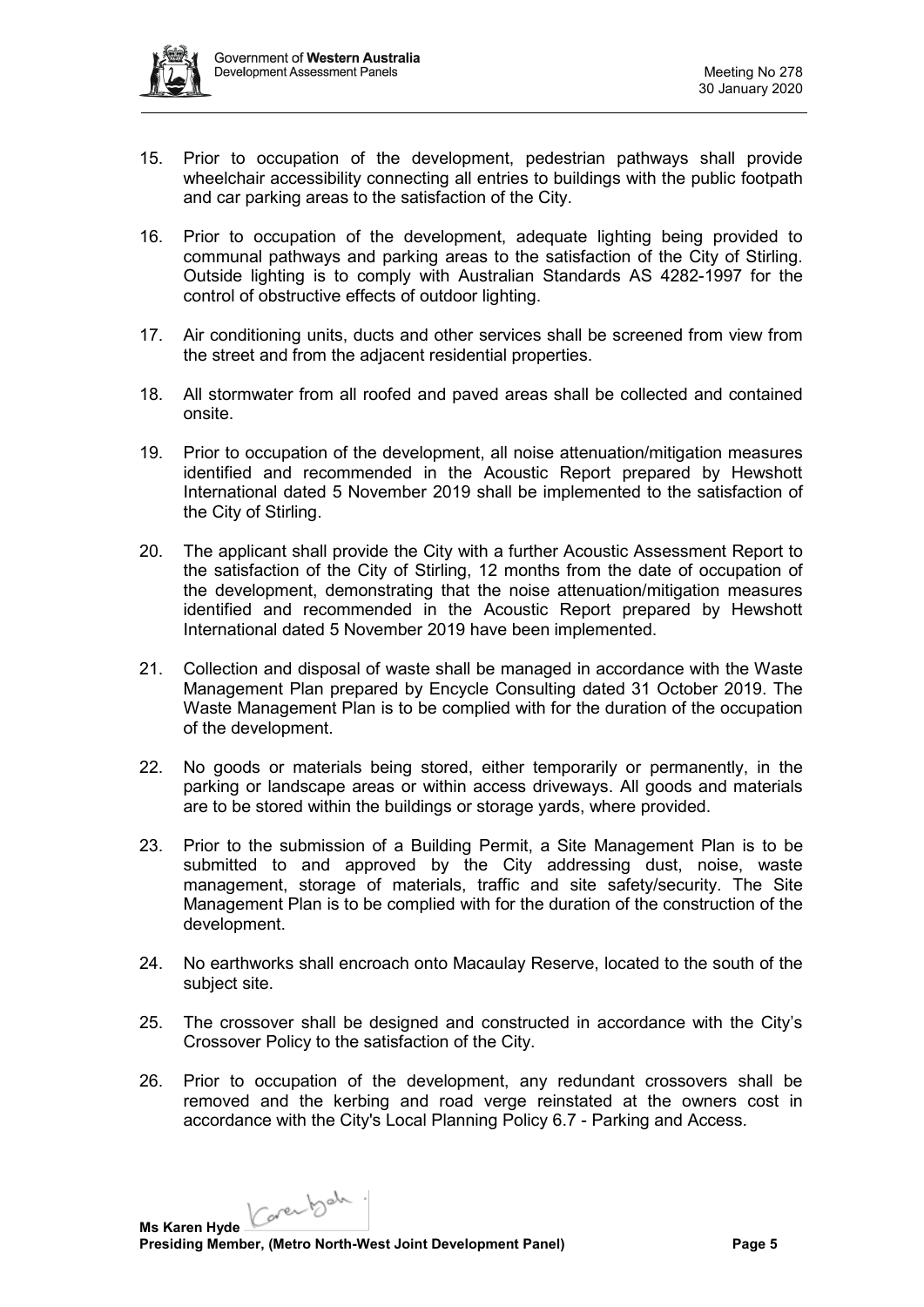

27. All signage is to be in strict accordance with the City of Stirling's Advertising Signs Policy, unless further approval of the City of Stirling is obtained.

# **Advice Notes**

- 1. No construction materials are to be stored on the adjacent public open space.
- 2. No access through the reserve is permitted without prior written approval by the City.
- 3. Construction noise is to comply with the Environmental Protection (Noise) Regulations. Noisy Construction Work outside the period 7:00am to 7:00pm Monday to Saturday and at any time on Sundays and Public Holidays is not permitted unless an approved Noise Management Plan for the construction site has been issued.
- 4. The Salon must be registered with the City and comply with Health Skin Penetration Regulations 1998 and the Hairdressing Establishment Regulations 1972. Initial plans indicate there are insufficient sinks / hand wash basins in the Salon. Prior to construction works commencing, fitout plans for the Salon should be forward to the City's Health Section for review.
- 5. Any areas within the development that could be classed as a public building are to comply with the Health (Public Buildings) Regulations.
- 6. The food premise/s is to comply with the Food Act 2008 and the Australia New Zealand Food Standards Code. Prior to operation, the food premises proprietor is required to apply for a Food Premises Registration.
- 7. In the event that either of the two street tree assets adjacent to the construction site dies as a result of the development, the applicant/landowner will be charged the Helliwell value of the tree.
- 8. The owner/occupier of the premises shall not cause or permit the escape of smoke, dust, fumes, offensive or foul odours, liquid waste or liquid refuse from the premises in such quantity or of such a nature as to cause or to be a nuisance as outlined under the City of Stirling Health Local Law 2009.
- 9. Any future fencing proposed between the subject site and Macaulay Reserve shall be visually permeable in order to promote passive surveillance from the subject site to Macaulay Reserve.
- 10. An Advanced Tree is defined in the City's Local Planning Policy 6.11 Trees and Development as: '*a tree which requires planting in at least a 90 litre container or greater size and which is at least 2m in height and at least 2 years of age.*

Karenbah. **Ms Karen Hyde Presiding Member, (Metro North-West Joint Development Panel) Page 6**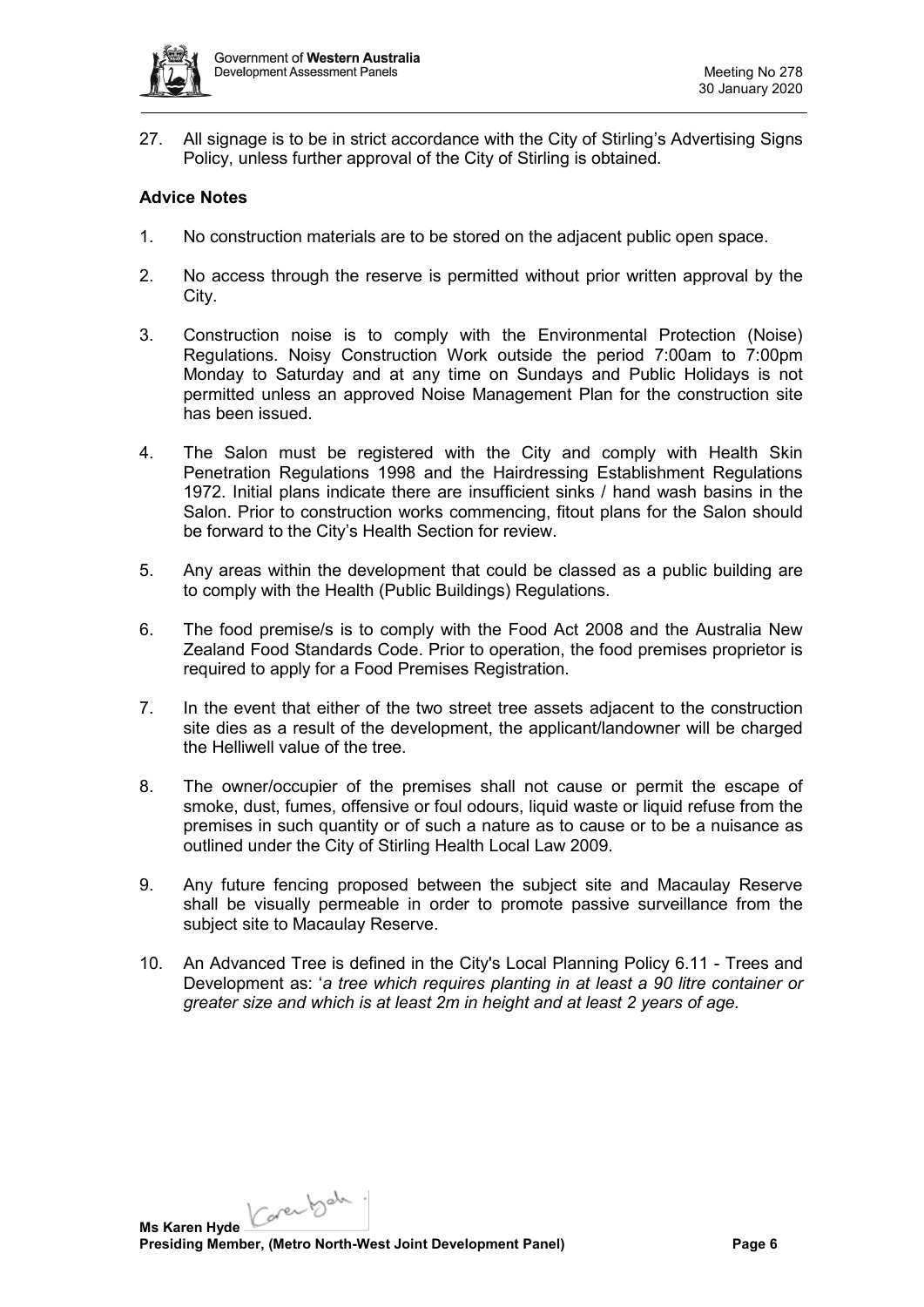

- 11. Prior to the submission of a Building Permit, the applicant is required to satisfactorily address the outstanding planning matters in the conditions of approval. The applicant is advised that a matrix detailing actions taken to meet conditions of approval is to be submitted to the City of Stirling (Development Services – Planning) and written confirmation is to be received that all conditions are met prior to submitting a Building Permit. A copy of this confirmation is to be submitted with the Building Permit. If associated actions are incomplete, the Building Permit application will not be accepted by the City.
- 12. If the development the subject of this approval is not substantially commenced within a period of two years, or such other period as specified in the approval after the date of the determination, the approval shall lapse and be of no further effect.

### **AMENDING MOTION 1**

*The following amendments were made en bloc:*

#### **Moved by:** Ms Karen Hyde **Seconded by:** Ms Sheryl Chaffer

(i) That Condition 1 be amended to read as follows:

*The development is to comply in all respects with the attached approved plans, as dated, marked and stamped, together with any requirements and annotations detailed thereon by the City of Stirling. The plans approved as part of this application form part of the planning approval issued.*

**REASON:** The approved plans in the RAR do not have any annotations and therefore it would not be appropriate for the City to annotate the plans post JDAP determination.

(ii) That Condition 3(c) be amended to read as follows:

*The crossover is to be delineated in red asphalt, or other appropriate material (as agreed with the City of Stirling), in order to highlight this area for pedestrians and vulnerable road users.*

**REASON:** The panel considered that there are other options to delineate the crossover, which could be further discussed with the City of Stirling as part of the detailed design.

(iii) That Condition 4(a) be amended to read as follows:

Prior to the submission of a Building Permit, a revised Landscaping Plan is to be provided to the satisfaction of the City demonstrating:

*a) A minimum of two shade trees to be planted in the southern row of bays within the north-western carpark (which contains 32 car parking bays); The 28 bays (two rows) directly to the north of the main entrance from Walter Road West being provided with one tree per six bays; and* 

**REASON:** The rewording of this condition enables a number of options to be considered at the detailed landscape design.

Karenbah. **Ms Karen Hyde**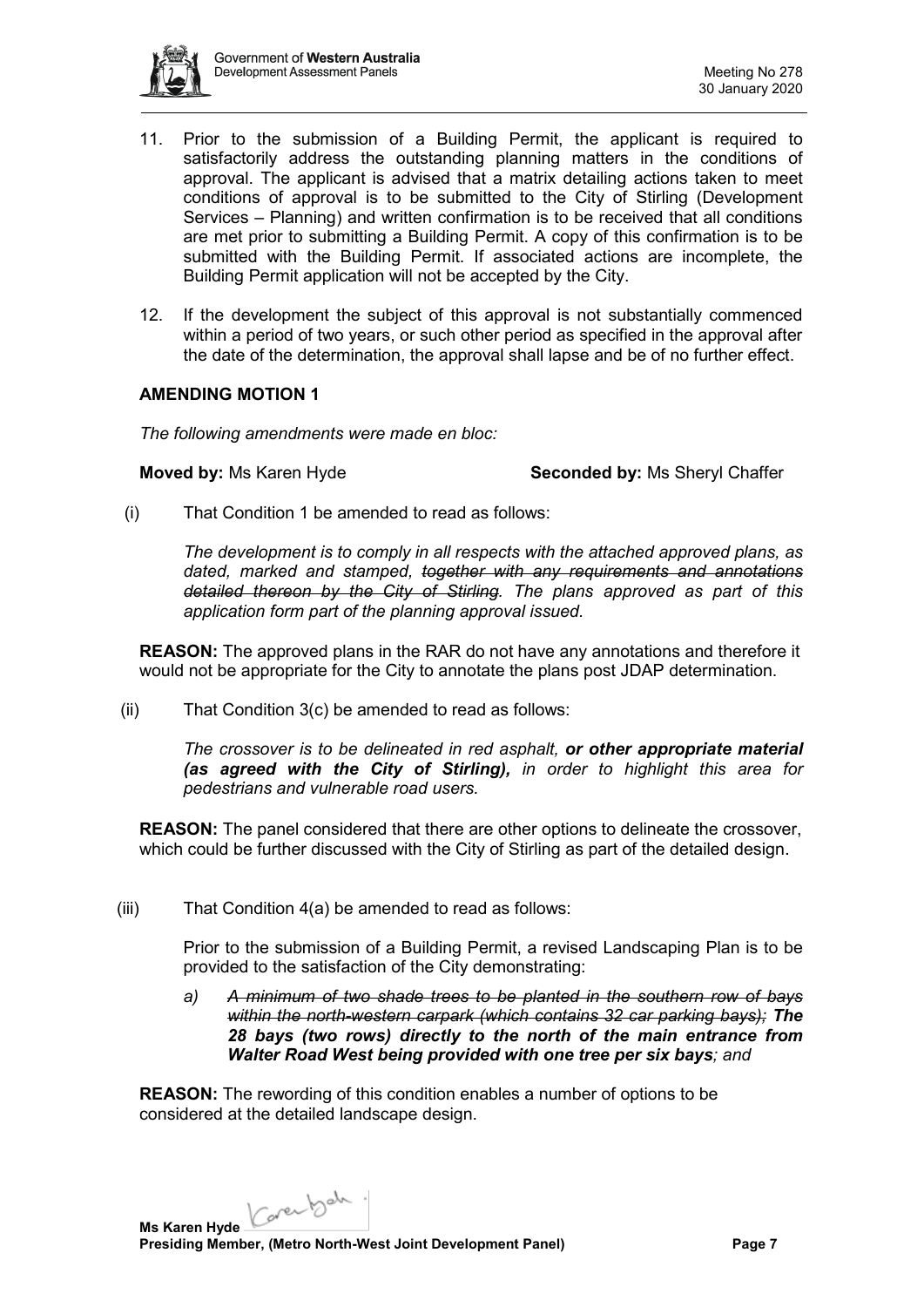

(iv) That Condition 6 be amended to read as follows:

*Any existing onsite mature tree identified as a part of the Landscape Plan to be retained, that subsequently dies within 12 months following the issue of an occupancy certificate, will need to be replaced with an Advanced tree, to the satisfaction of the City*.

**REASON:** To provide clarity about the condition and retention of mature trees.

(v) That Condition 24 be amended to read as follows:

*No earthworks shall encroach onto Macaulay Reserve, located to the south of the subject site without prior written approval of the City of Stirling.*

**REASON:** The panel considered there may be an opportunity to better integrate the site with the Reserve and this provides the flexibility to have these discussions.

**The Amending Motions were put and CARRIED UNANIMOUSLY.**

# **AMENDING MOTION 2**

**Moved by:** Cr Elizabeth Re **Seconded by:** Nil

That a new Condition 28 be added to read as follows:

*Incorporation of renewable energy technology is included to the satisfaction of the City of Stirling.*

**The Amending Motion LAPSED for want of a seconder**.

#### **AMENDING MOTION 3**

**Moved by:** Ms Karen Hyde **Seconded by:** Councillor Elizabeth Re

That a new Advice Note 13 be added to read as follows:

*The applicant is encouraged to investigate opportunities for additional sustainability measures to be incorporated into the development in collaboration with the City of Stirling.*

#### **The Amending Motion was put and CARRIED UNANIMOUSLY.**

**REASON:** The panel considered that the addition of Advice Note 13 is a reflection of the comments made by the Design Review Panel.

Karenbah. **Ms Karen Hyde**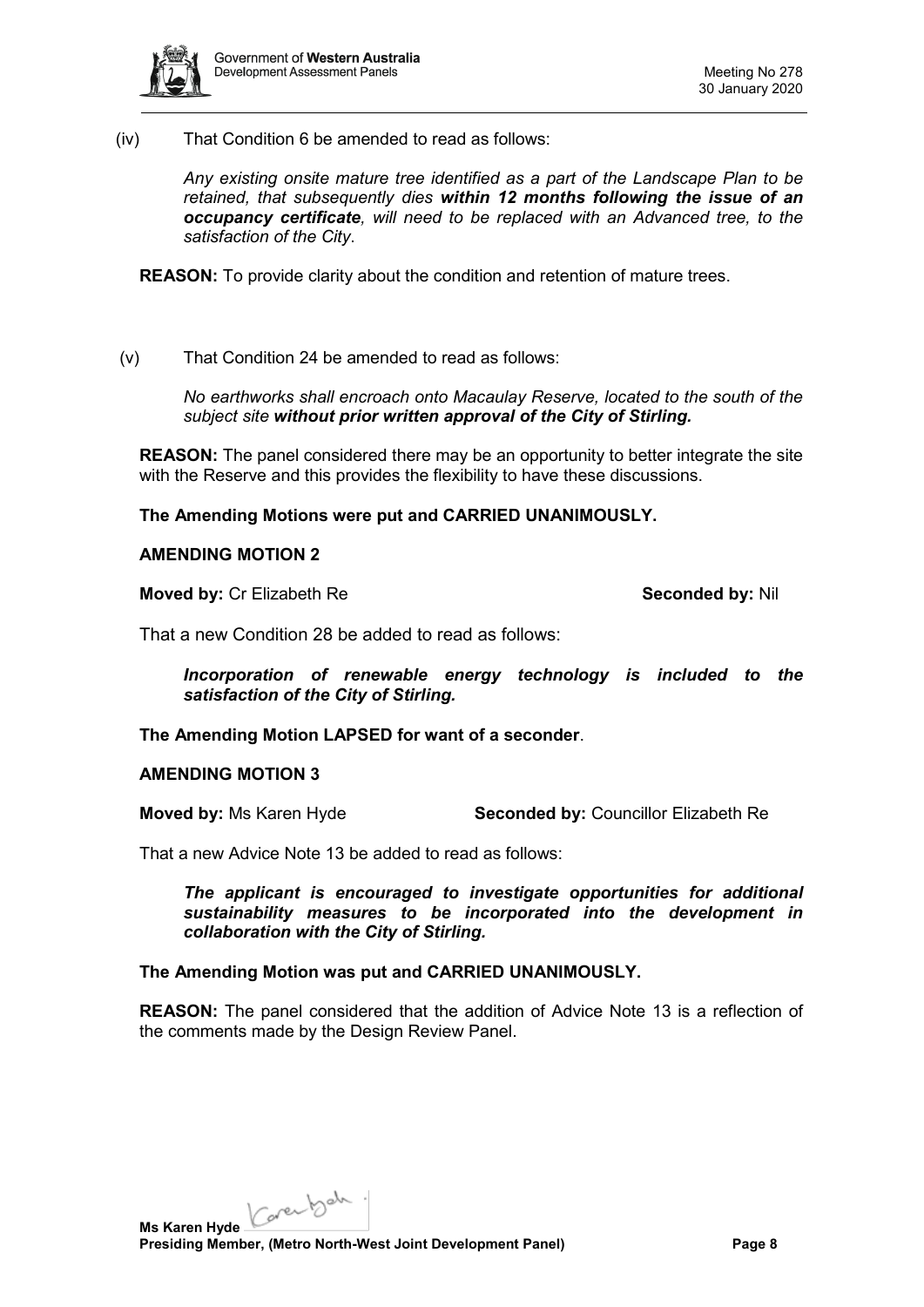

### **AMENDING MOTION 4**

**Moved by: Ms Sheryl Chaffer <b>Seconded by:** Mr Fred Zuideveld

That Condition 2 be deleted, and the remaining conditions be renumbered accordingly.

# **The Amending Motion was put and CARRIED (3/2).**

- For: Ms Karen Hyde Ms Sheryl Chaffer Mr Fred Zuideveld
- Against: Cr David Boothman Cr Elizabeth Re

**REASON:** The Panel considered that this condition was not required as the closest balcony is 10m from the eastern boundary which exceeds the Deemed to Comply 7.5m under the R-Codes. The balconies are orientated to the north and south and Condition 7 requires 2m high trees to be planted along the eastern boundary.

### **AMENDING MOTION 5**

**Moved by:** Mr Fred Zuideveld **Seconded by:** Nil

That Advice Note 2 be amended to read as follows:

*No construction access through the reserve is permitted without prior written approval by the City.*

**The Amending Motion LAPSED for want of a seconder**.

# **REPORT RECOMMENDATION (AS AMENDED)**

#### **Officer Recommendation:**

That the Metro North-West JDAP resolves to:

**Approve** DAP Application reference DAP/19/1692 and accompanying plans (Attachment 1) for the Nursing Home and Office at Lot 102, House Number 2A Walter Road West, Inglewood in accordance with Clause 68 of Schedule 2 (Deemed Provisions) of the *Planning and Development (Local Planning Schemes) Regulations 2015* and the provisions of the City of Stirling Local Planning Scheme No.3 and pursuant to Clause 24(1) and 26 of the Metropolitan Region Scheme, subject to the following conditions:

#### **Conditions**

1. The development is to comply in all respects with the attached approved plans, as dated, marked and stamped. The plans approved as part of this application form part of the planning approval issued.

Karenbah. **Ms Karen Hyde**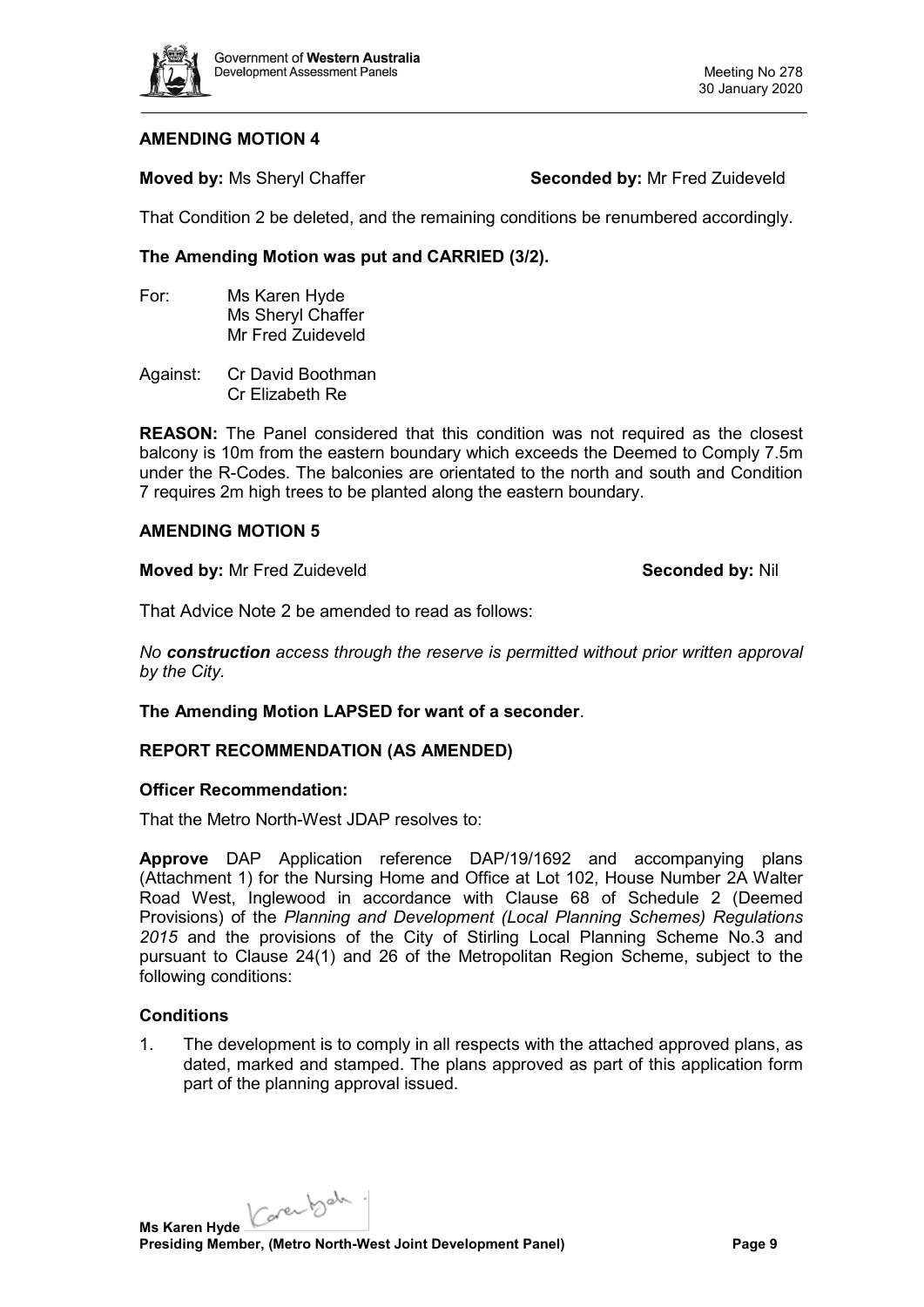

- 2. Amended plans are to be provided prior to the submission of a Building Permit, to the satisfaction of the City, to address the following:
	- a) The ACROD bay adjacent to the Village Square is required to be relocated or modified in order to comply with AS/NZS2890.6:2009 (Off-street Parking for People with Disabilities);
	- b) The crossover is to be modified so that it includes a 1.5m wide pedestrian refuge between the vehicles entering and exiting the site; and
	- c) The crossover is to be delineated in red asphalt, or other appropriate material (as agreed with the City of Stirling), in order to highlight this area for pedestrians and vulnerable road users.
- 3. Prior to the submission of a Building Permit, a revised Landscaping Plan is to be provided to the satisfaction of the City demonstrating:
	- a) The 28 bays (two rows) directly to the north of the main entrance from Walter Road West being provided with one tree per six bays; and
	- b) Incorporation of water efficient irrigation systems.
- 4. Prior to the submission of a Building Permit, the applicant is to submit a Tree Protection Plan to the satisfaction of the City of Stirling demonstrating how the existing onsite mature trees and the two street trees being retained will be protected during construction. The Tree Protection Plan shall be in accordance with Australian Standard AS4970-2009 'Protection of Trees on Development Sites'. Measures identified in the Tree Protection Plan shall be implemented to the satisfaction of the City of Stirling.
- 5. Any existing onsite mature tree identified as a part of the Landscape Plan to be retained, that subsequently dies, within 12 months following the issue of an occupancy certificate, will need to be replaced with an Advanced tree, to the satisfaction of the City.
- 6. Prior to occupation of the development, the Evergreen Trees (Magnolia 'Teddy Bear') proposed along the eastern boundary of the subject site shall be at least 2.0m in height during planting, to the satisfaction of the City.
- 7. Prior to occupation of the development, all landscaped areas are to be planted, reticulated and mulched in accordance with the City of Stirling's Policy 6.6 – Landscaping, to the satisfaction of the City.
- 8. Prior to the submission of a Building Permit, the applicant is to supply certification confirming the design of all car parking bays, including ACROD bays, and parking areas are compliant with Australian Standards AS/NZS2890.1:2004, AS/NZS2890.2:2002 and AS/NZS2890.6:2009, to the satisfaction of the City.
- 9. Prior to the submission of an Occupancy Permit, the applicant is to supply certification confirming the constructed design of all car parks and vehicle access ways are compliant with Australian Standards AS/NZS2890.1:2004, AS/NZS2890.2:2002, AS/NZS2890.6:2009 and the approved plans, to the satisfaction of the City.
- 10. Prior to occupation of the development, onsite vehicular parking, manoeuvring and circulation areas indicated on the approved ground floor plan being sealed, drained and line marked to the satisfaction of the City.

Carentale. **Ms Karen Hyde**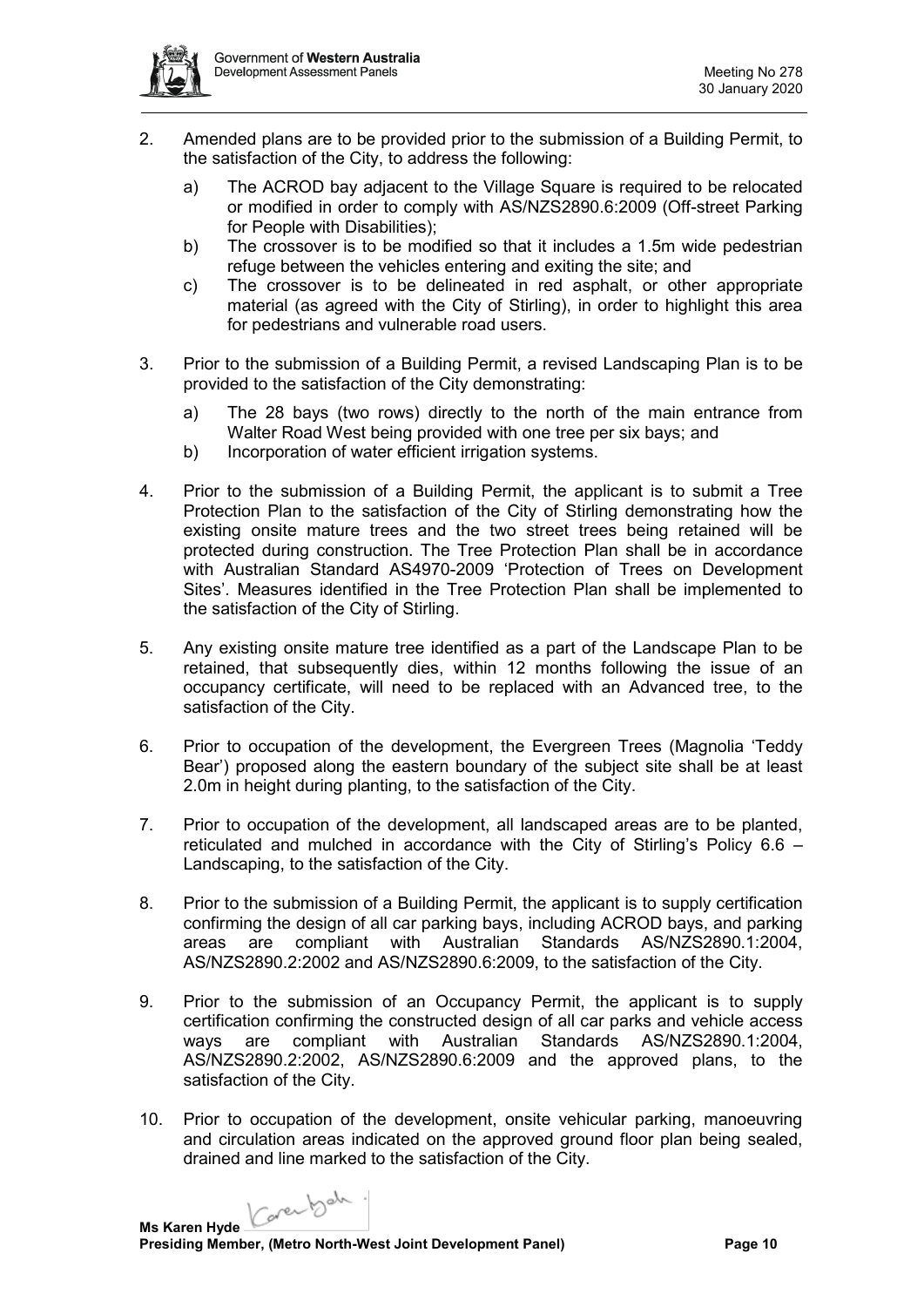

- 11. Prior to occupation of the development, the turning bays marked on the plans hereby approved are to be appropriately marked and sign posted as "No Parking – Turning Only", to the satisfaction of the City of Stirling.
- 12. Prior to occupation of the development, 30 bicycle parking bays are to be installed to comply with Australian Standards AS/NZ2890.3:2015 within the designated bicycle parking areas marked on the site plan, to the satisfaction of the City.
- 13. Prior to occupation of the development, the end-of-trip facilities shall be installed. The 30 lockers shall be well ventilated and be of a size sufficient to allow the storage of cycle attire and equipment, to the satisfaction of the City.
- 14. Prior to occupation of the development, pedestrian pathways shall provide wheelchair accessibility connecting all entries to buildings with the public footpath and car parking areas to the satisfaction of the City.
- 15. Prior to occupation of the development, adequate lighting being provided to communal pathways and parking areas to the satisfaction of the City of Stirling. Outside lighting is to comply with Australian Standards AS 4282-1997 for the control of obstructive effects of outdoor lighting.
- 16. Air conditioning units, ducts and other services shall be screened from view from the street and from the adjacent residential properties.
- 17. All stormwater from all roofed and paved areas shall be collected and contained onsite.
- 18. Prior to occupation of the development, all noise attenuation/mitigation measures identified and recommended in the Acoustic Report prepared by Hewshott International dated 5 November 2019 shall be implemented to the satisfaction of the City of Stirling.
- 19. The applicant shall provide the City with a further Acoustic Assessment Report to the satisfaction of the City of Stirling, 12 months from the date of occupation of the development, demonstrating that the noise attenuation/mitigation measures identified and recommended in the Acoustic Report prepared by Hewshott International dated 5 November 2019 have been implemented.
- 20. Collection and disposal of waste shall be managed in accordance with the Waste Management Plan prepared by Encycle Consulting dated 31 October 2019. The Waste Management Plan is to be complied with for the duration of the occupation of the development.
- 21. No goods or materials being stored, either temporarily or permanently, in the parking or landscape areas or within access driveways. All goods and materials are to be stored within the buildings or storage yards, where provided.
- 22. Prior to the submission of a Building Permit, a Site Management Plan is to be submitted to and approved by the City addressing dust, noise, waste management, storage of materials, traffic and site safety/security. The Site Management Plan is to be complied with for the duration of the construction of the development.

Carentale. **Ms Karen Hyde**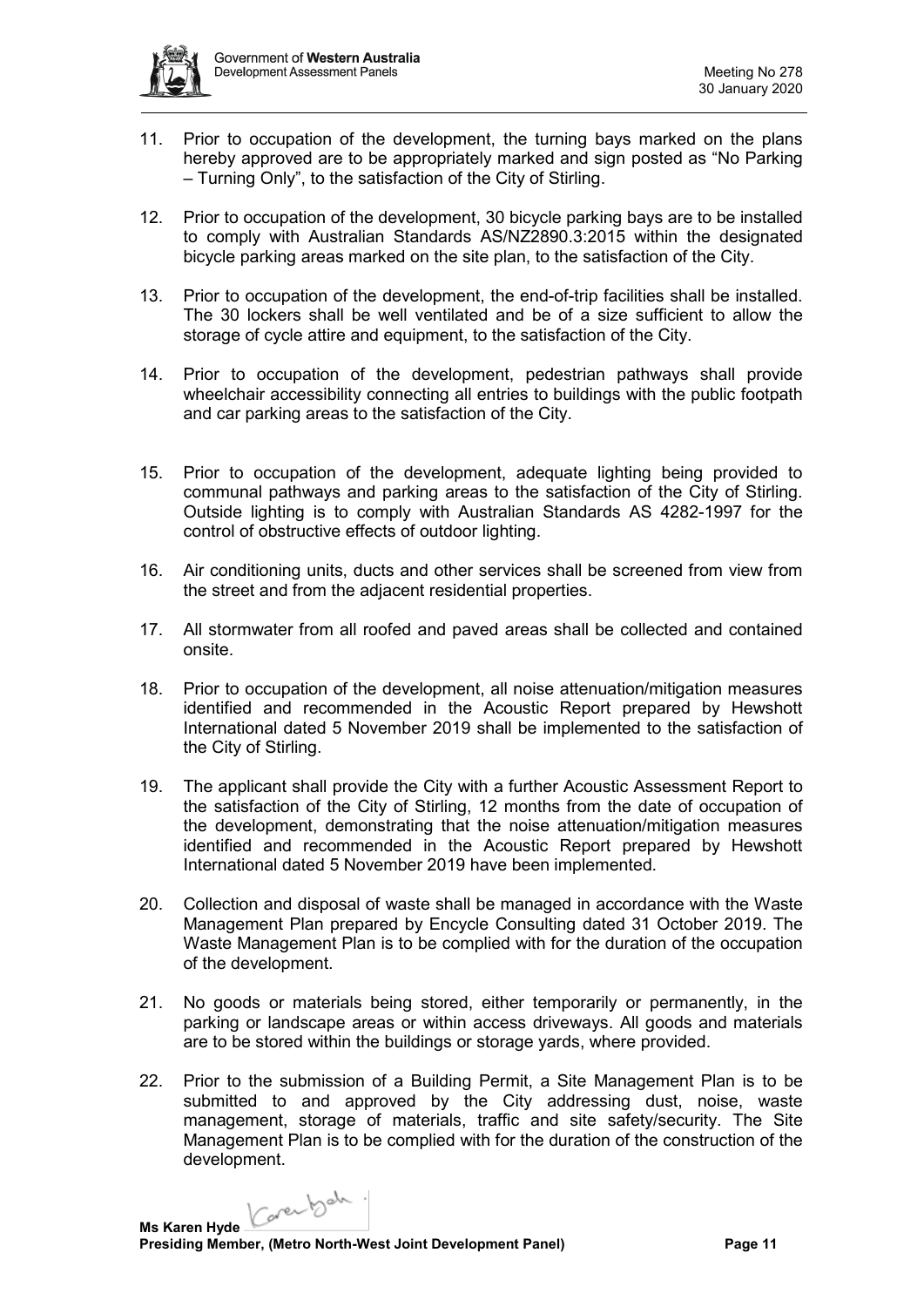

- 23. No earthworks shall encroach onto Macaulay Reserve, located to the south of the subject site without prior written approval of the City of Stirling.
- 24. The crossover shall be designed and constructed in accordance with the City's Crossover Policy to the satisfaction of the City.
- 25. Prior to occupation of the development, any redundant crossovers shall be removed and the kerbing and road verge reinstated at the owners cost in accordance with the City's Local Planning Policy 6.7 - Parking and Access.
- 26. All signage is to be in strict accordance with the City of Stirling's Advertising Signs Policy, unless further approval of the City of Stirling is obtained.

### **Advice Notes**

- 1. No construction materials are to be stored on the adjacent public open space.
- 2. No access through the reserve is permitted without prior written approval by the City.
- 3. Construction noise is to comply with the Environmental Protection (Noise) Regulations. Noisy Construction Work outside the period 7:00am to 7:00pm Monday to Saturday and at any time on Sundays and Public Holidays is not permitted unless an approved Noise Management Plan for the construction site has been issued.
- 4. The Salon must be registered with the City and comply with Health Skin Penetration Regulations 1998 and the Hairdressing Establishment Regulations 1972. Initial plans indicate there are insufficient sinks / hand wash basins in the Salon. Prior to construction works commencing, fitout plans for the Salon should be forward to the City's Health Section for review.
- 5. Any areas within the development that could be classed as a public building are to comply with the Health (Public Buildings) Regulations.
- 6. The food premise/s is to comply with the Food Act 2008 and the Australia New Zealand Food Standards Code. Prior to operation, the food premises proprietor is required to apply for a Food Premises Registration.
- 7. In the event that either of the two street tree assets adjacent to the construction site dies as a result of the development, the applicant/landowner will be charged the Helliwell value of the tree.
- 8. The owner/occupier of the premises shall not cause or permit the escape of smoke, dust, fumes, offensive or foul odours, liquid waste or liquid refuse from the premises in such quantity or of such a nature as to cause or to be a nuisance as outlined under the City of Stirling Health Local Law 2009.
- 9. Any future fencing proposed between the subject site and Macaulay Reserve shall be visually permeable in order to promote passive surveillance from the subject site to Macaulay Reserve.

Karenbah. **Ms Karen Hyde Presiding Member, (Metro North-West Joint Development Panel) Page 12**